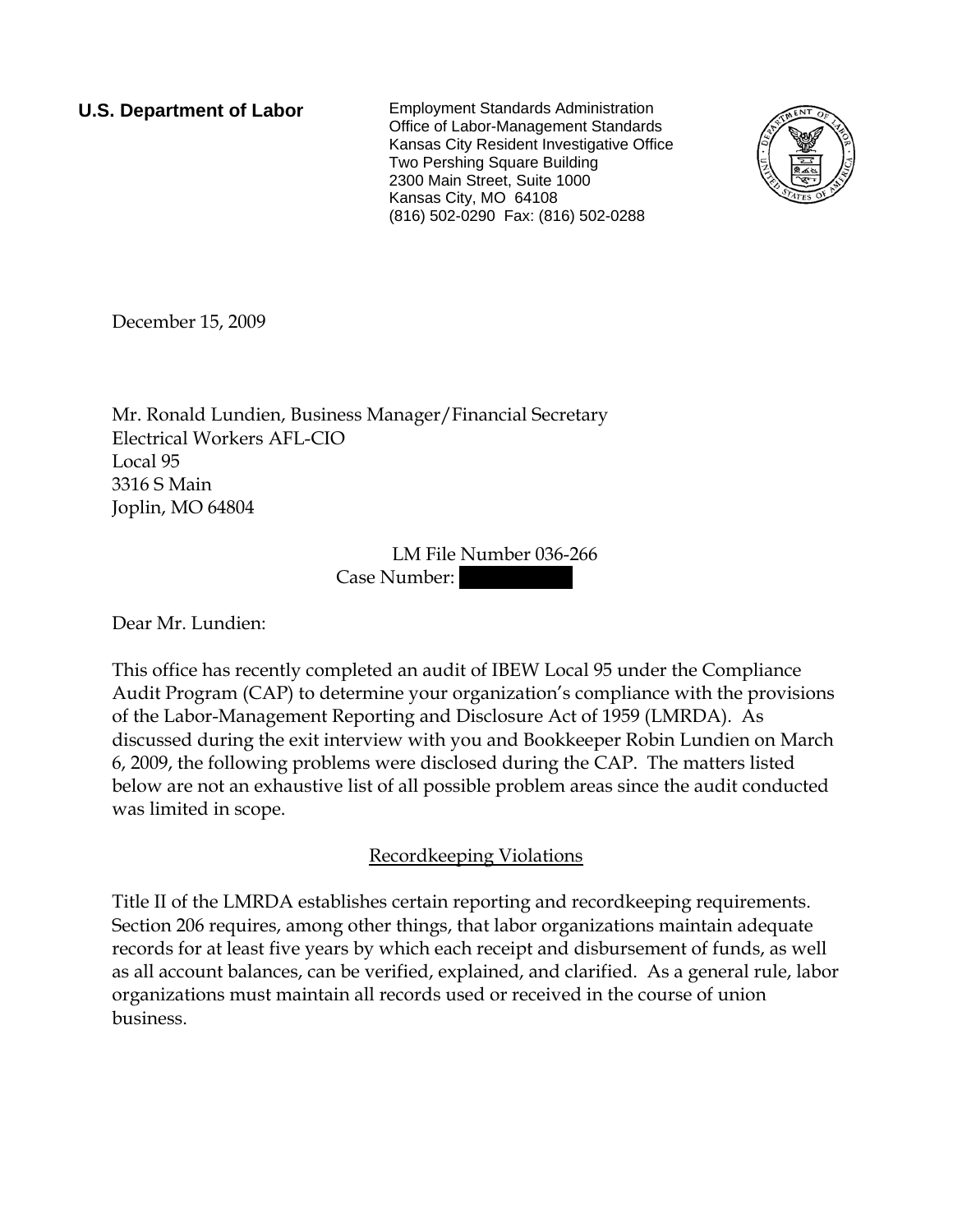Mr. Ronald Lundien December 15, 2009 Page 2 of 3

For disbursements, this includes not only original bills, invoices, receipts, vouchers, and applicable resolutions, but also documentation showing the nature of the union business requiring the disbursement, the goods or services received, and the identity of the recipient(s) of the goods or services. In most instances, this documentation requirement can be satisfied with a sufficiently descriptive expense receipt or invoice. If an expense receipt is not sufficiently descriptive, a union officer or employee should write a note on it providing the additional information. For money it receives, the labor organization must keep at least one record showing the date, amount, purpose, and source of that money. The labor organization must also retain bank records for all accounts.

The audit of Local 95's 2008 records revealed the following recordkeeping violations:

1. Credit Card Expenses

Local 95 did not retain adequate documentation for credit card expenses incurred by officers totaling at least \$4,343.33. For example, in July 2008, the business manager incurred \$493.81 worth of fuel expenses for the union automobile, but he did not maintain receipts for those purchases.

As previously noted above, labor organizations must retain original receipts, bills, and vouchers for all disbursements. The president and treasurer (or corresponding principal officers) of your union, who are required to sign your union's LM report, are responsible for properly maintaining union records.

## 2. Meal Expenses

Local 95 records of meal expenses did not always include written explanations of union business conducted or the names and titles of the persons incurring the restaurant charges. Union records of meal expenses must include written explanations of the union business conducted and the full names and titles of all persons who incurred the restaurant charges. Also, the records retained must identify the names of the restaurants where the officers or employees incurred meal expenses.

## 3. Disposition of Property

Local 95 did not maintain an inventory of hats, jackets, and other property it purchased, sold, or gave away. The union must report the value of any union